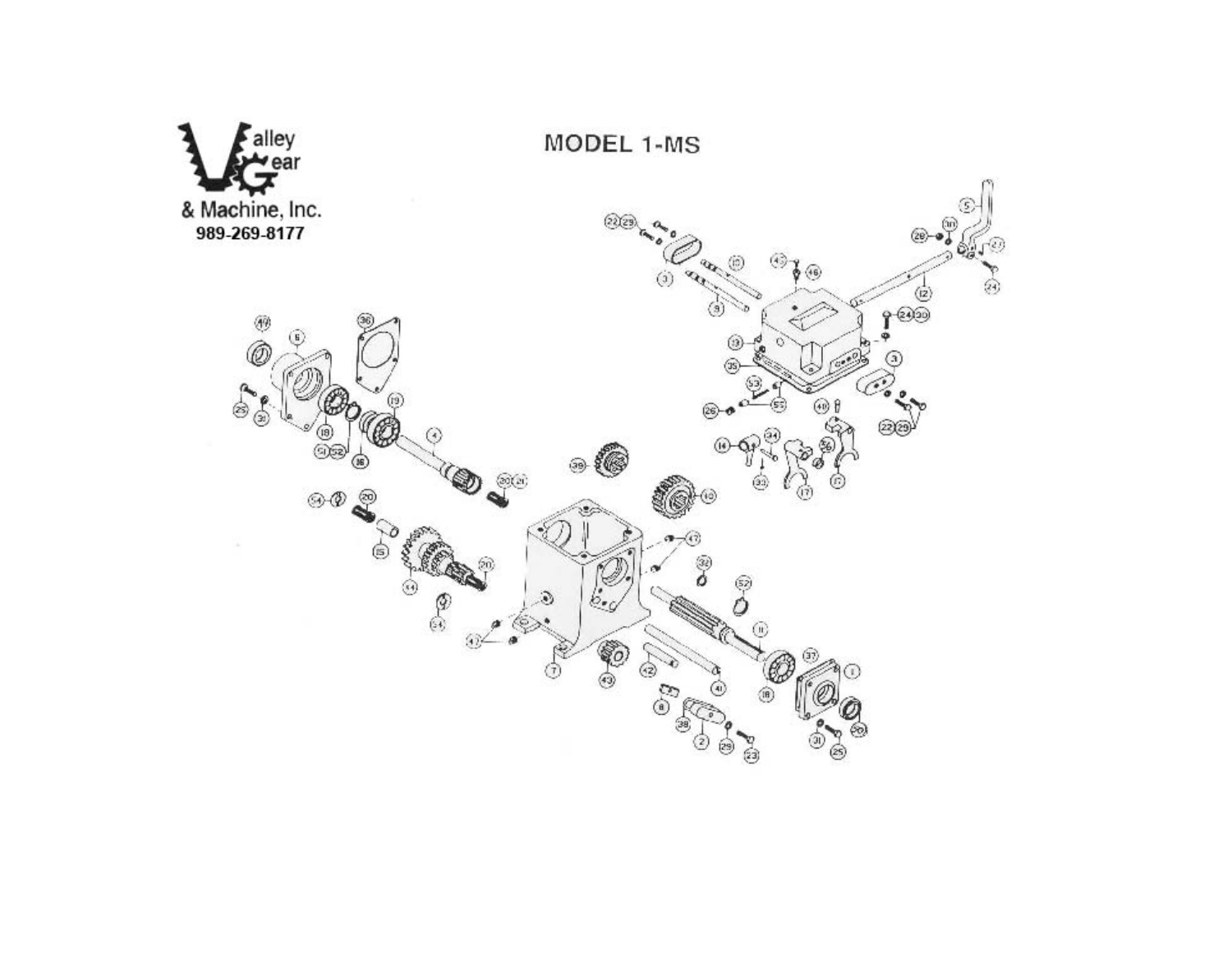|                  |                    | <i>Item</i>    | <b>Part No</b> | <b>Description</b>    | Qty                     |  | <b>Item</b>     | <b>Part No</b> | <b>Description</b>    | Qty            |
|------------------|--------------------|----------------|----------------|-----------------------|-------------------------|--|-----------------|----------------|-----------------------|----------------|
| <b>MODEL</b>     | 1-MCSM             |                | 316047         | Bearing Ret.          |                         |  | 29              | 418154         | Washer                | 5              |
| <b>PART NO.</b>  | R150011            | $\overline{2}$ | 328039         | Cap-Shift Head        |                         |  | $\overline{30}$ | 418163         | Washer-Flat           | $\overline{5}$ |
| <b>HP RATING</b> | 30 @ 1,250 RPM     | 3              | 328040         | Cap-Shift Shaft       | $\overline{2}$          |  | $\overline{31}$ | 418184         | Washer-Flat           | $\overline{9}$ |
| <b>SERIES</b>    | $1-M$              | 4              | 334041         | Gear-Main Drive       |                         |  | 32              | 418506         | Spacer                |                |
| <b>SPEEDS</b>    | 3 Forward / 1 Rev. | 5              | 336002         | Handle                | $\overline{\mathbf{A}}$ |  | 33              | 424001         | <b>Cotter Pin</b>     | 1              |
|                  |                    | 6              | 352013         | Brg. Housing          |                         |  | $\overline{34}$ | 424200         | Clevis Pin            |                |
|                  |                    | $\overline{7}$ | 338035         | Housing               | 1                       |  | $\overline{35}$ | 442023         | Gasket-Cover          | 1              |
|                  | Ratios             | 8              | 352016         | Ret. Shaft            | $\overline{2}$          |  | 36              | 442027         | Gasket-Bearing        | 1              |
|                  | 1.000:1            | 9              | 356920         | Shift-Shaft           |                         |  | 37              | 442028         | Gasket-Bearing        |                |
|                  | 1.852:1            | 10             | 356921         | Shift-Shaft           |                         |  | 38              | 442082         | Gasket-Cover          | 1              |
|                  | 3.125:1            | 11             | 356934         | Main Shaft            |                         |  | 39              | 444014         | Gear-Int. Sliding     | 1              |
|                  | 3.745:1 Rev.       | 12             | 355048         | Shift-Shaft (Mathey)  |                         |  | 40              | 444015         | Gear-Sliding          | 1              |
|                  |                    | 13             | 358022         | Shifter-Head          |                         |  | 41              | 444016         | Shaft-Gear            |                |
|                  |                    | 14             | 358024         | Shifter-Dog           | 1                       |  | 42              | 444017         | Shaft-Gear            | 1              |
|                  |                    | 15             | 362044         | Spacer Bearing        |                         |  | 43              | 444018         | Gear-Idler            | 1              |
|                  |                    | 16             | 362063         | <b>Spacer Bearing</b> | 1                       |  | 44              | 444019         | <b>Cluster Gear</b>   |                |
|                  |                    | 17             | 370013         | Yoke-Shifter          | $\overline{c}$          |  | 45              | 456008         | <b>Relief Fitting</b> | 1              |
|                  |                    | 18             | 402013         | <b>Bearing-Ball</b>   | $\overline{2}$          |  | 46              | 468002         | Reducer               | $\overline{1}$ |
|                  |                    | 19             | 402014         | <b>Bearing Ball</b>   | $\overline{A}$          |  | 47              | 468011         | Pipe Plug             | 1              |
|                  |                    | 20             | 402020         | <b>Bearing-Roller</b> | $\overline{2}$          |  | 48              | 480002         | <b>Rivet</b>          | $\overline{c}$ |
|                  |                    | 21             | 402034         | <b>Bearing-Roller</b> | 1                       |  | 49              | 486019         | Oil Seal              | $\mathbf{1}$   |
|                  |                    | 22             | 414040         | Cap Screw             | 4                       |  | 50              | 486068         | Oil Seal              | 1              |
|                  |                    | 23             | 414039         | Cap Screw             | 1                       |  | 51              | 490014         | Snap Ring             | $\mathbf{1}$   |
|                  |                    | 24             | 414139         | Cap Screw             | 1                       |  | 52              | 490015         | Snap Ring             | $\overline{2}$ |
|                  |                    | 25             | 414281         | Cap Screw             | 9                       |  | $\overline{53}$ | 494012         | Spring Lock           | $\mathbf{1}$   |
|                  |                    | 26             | 414971         | Screw-Poppet          | 1                       |  | 54              | 518002         | <b>Thrust Washer</b>  | $\overline{2}$ |
|                  |                    | 27             | 416057         | <b>Set Screw</b>      | 1                       |  | 55              | 530044         | Poppet                | $\overline{c}$ |
|                  |                    | 28             | 418022         | <b>Nut</b>            | 1                       |  | 56              | 362192         | Spacer                | 1              |